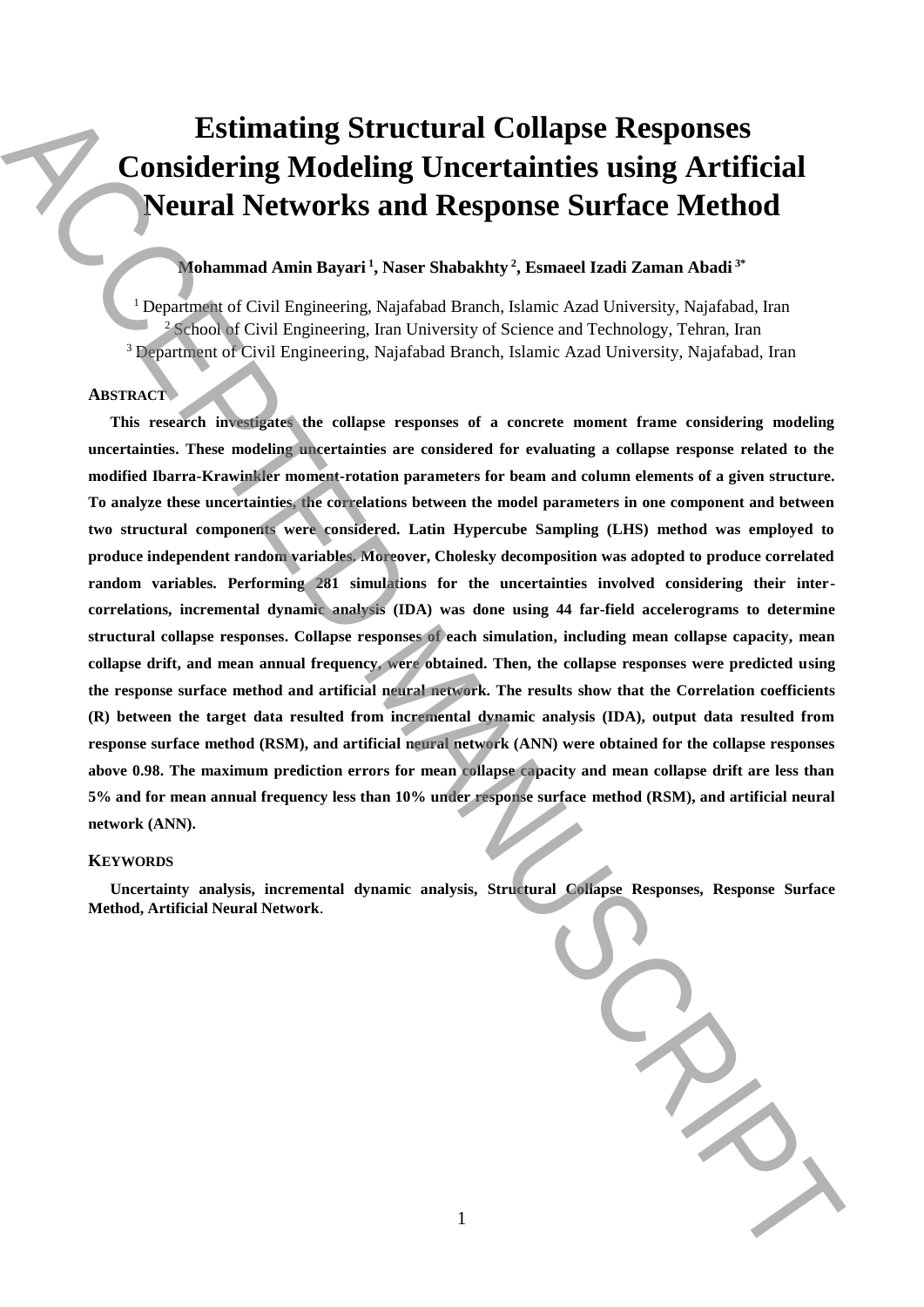## **1. Introduction**

The seismic performance of structures is evaluated based on probability rules. In this regard, the incorporation of uncertainty effects in modeling essentially changes the mean and dispersion values of responses. Thus, estimating parameters affecting uncertainty sources as accurately as possible provides more realistic responses of structures' seismic performance [1]. Modeling uncertainties in simulating the collapse responses of structures is of high importance because of the complicated and limited knowledge of model parameters and collapse-related behavior, as well as the high impact of the collapse level on the probability performance of structures [2, 3]. Due to the inability of available tools to evaluate structures' collapse, it is necessary to idealize the nonlinear behavior simulations and different deterioration, strength, and stiffness sources of structural components. Concentrated plastic hinge models are considered by researchers to model the collapse behavior of structures. Parameters used to define concentrated hinge models are typically calibrated by empirical equations, which functions as an important source of uncertainty in simulating structures' collapse responses [4, 5].

#### **2. Methodology**

To incorporate the effects of epistemic uncertainties on collapse responses, the present study employs a fourstory concrete structure with a moment frame system. A nonlinear concentrated plastic hinge model was employed to calculate collapse responses. In addition, OpenSees was used to perform modeling and nonlinear dynamic analyses. A total of 44 far-fault earthquake records proposed by FEMA-P695 were utilized in the incremental dynamic analysis (IDA) [6]. The concentrated plastic hinge models of concrete structures are developed using the material model proposed by Ibara et al. [7, 8]. Fig. 1 illustrates a concentrated plastic hinge model with a tri-linear curve. The curve consists of an elastic area, a post-yield area, a pre-capping area with a negative slope, and a residual strength area. The yield moment is represented as  $M<sub>y</sub>$ , The post-yield, pre-capping, and post-capping areas are defined by the plastic rotation capacity ( $\theta_{cap,p}$ *i*), maximum moment  $(M_c)$ , and post-capping rotation capacity  $(\theta_{pc})$ , respectively. The cycling stiffness and strength deteriorations are calculated based on the cycling energy damping  $(\lambda)$ . Tables 1 and 2 represent the standard deviations and correlations of the concentrated hinge model parameters in a structural component and between structural components The collapse collapse capacity response by the collapse capacity response are not all the collapse capacity response and the collapse capacity response are not all the collapse capacity response are not all the collapse c



**Fig.1 Tri-linear backbone curve of the plastic hinge model**

**Table 1. Standard deviation of model parameters**

|                  | $\theta_{cap,pl}$ | $\theta_{\rm pc}$ | $EI_{\mathit{stf}\,40}$ | ΙИ  | М<br>М | χı   |
|------------------|-------------------|-------------------|-------------------------|-----|--------|------|
| $\sigma_{_{LN}}$ | 0.63              | 0.86              | 0.42                    | 0.3 | 0.12   | 0.64 |

**Table 2. Correlations between parameters of a component and two structural components**

|              |                             | <b>COMPONENT 1</b>                  |                       |                    |              |              |              | <b>COMPONENT 2</b> |                |                   |              |              |              |
|--------------|-----------------------------|-------------------------------------|-----------------------|--------------------|--------------|--------------|--------------|--------------------|----------------|-------------------|--------------|--------------|--------------|
|              |                             | $\theta_{cap,pl1}$                  | $\theta_{\text{pcl}}$ | EI <sub>stfl</sub> | $M_{v1}$     | $M_c/M_{v1}$ | $\gamma_1$   | $\theta_{cap,pl2}$ | $\theta_{pc2}$ | EI <sub>st2</sub> | $M_{v2}$     | $M_c/M_{v2}$ | $\gamma_2$   |
| $\mathbf{r}$ | $\theta_{cap,all}$          | 1                                   | 0.3                   | $\Omega$           | 0.1          | 0.3          | 0.1          | 0.6                | 0.3            | $\mathbf{0}$      | 0.1          | 0.2          | $\mathbf{0}$ |
|              | $\theta_{\rm pol}$          |                                     | 1                     | 0.1                | 0.1          | 0.1          | 0.3          |                    | 0.8            | 0.1               | 0.1          | 0.1          | 0.3          |
|              | <b>EIstf</b>                |                                     |                       | 1                  | 0.1          | 0            | 0            |                    |                |                   | 0.1          | 0.1          | 0            |
| COMPONENT    | $M_{\rm v1}$                |                                     |                       |                    | $\mathbf{1}$ | 0.4          | 0.1          |                    |                |                   | 0.9          | 0.4          | 0.1          |
|              | $M_c/M_{v1}$                |                                     | (sym.)                |                    |              | 1            | 0.2          |                    | (sym.)         |                   |              | 0.8          | 0.1          |
|              | 71                          |                                     |                       |                    |              |              | $\mathbf{1}$ |                    |                |                   |              |              | 0.6          |
| $\sim$       | $\theta_{\texttt{cap,pl2}}$ |                                     |                       |                    |              |              |              | 1                  | 0.3            | 0                 | 0.1          | 0.3          | 0.1          |
|              | $\theta_{pc2}$              |                                     |                       |                    |              |              |              |                    | 1              | 0.1               | 0.1          | 0.1          | 0.3          |
|              | EI <sub>vt0</sub>           | (symmetric)<br>$M_{v2}$<br>$\gamma$ |                       |                    |              |              |              | 0.1<br>1           |                |                   | $\mathbf{0}$ | $\mathbf 0$  |              |
|              |                             |                                     |                       |                    |              |              |              |                    |                |                   | 1            | 0.4          | 0.1          |
| COMPONENT    | $M_c/M_{v2}$                |                                     |                       |                    |              |              |              | (sym.)             |                |                   |              | 1            | 0.2          |
|              |                             |                                     |                       |                    |              |              |              |                    |                |                   |              |              | 1            |

## **3. Discussion and Result**

In this study, 281 dependent samples were produced and simulated to determine the input data and make response levels for 12 epistemic uncertainties. Then, IDA was performed using the Hunt-Fill algorithm with the 44 records for each simulation under uncertainty conditions. The collapse responses, including *Sacollapse* and *Driftcollapse*, were obtained for each of the 44 records. Then, the mean collapse capacity  $\mu_{sa}$  and mean collapse drift  $\mu_{Drift}$  were obtained for each simulation by the mean values of the collapse responses. This was repeated for 281 simulations to obtain the mean collapse capacity and a mean collapse drift for each simulation. The results were used as the target inputs in artificial neural networks (ANNs) and the response surface method (RSM). A total of 185,460 nonlinear dynamic time-history analyses were carried out for 281 simulations by the Hunt-Fill algorithm with epistemic uncertainties, 44 records, and 15 incremental steps for each record. The Pareto chart was applied to represent the contribution percentages of the uncertainties in the mean collapse capacities. According to Fig. 2, the contribution percentages of uncertainties in the beams in